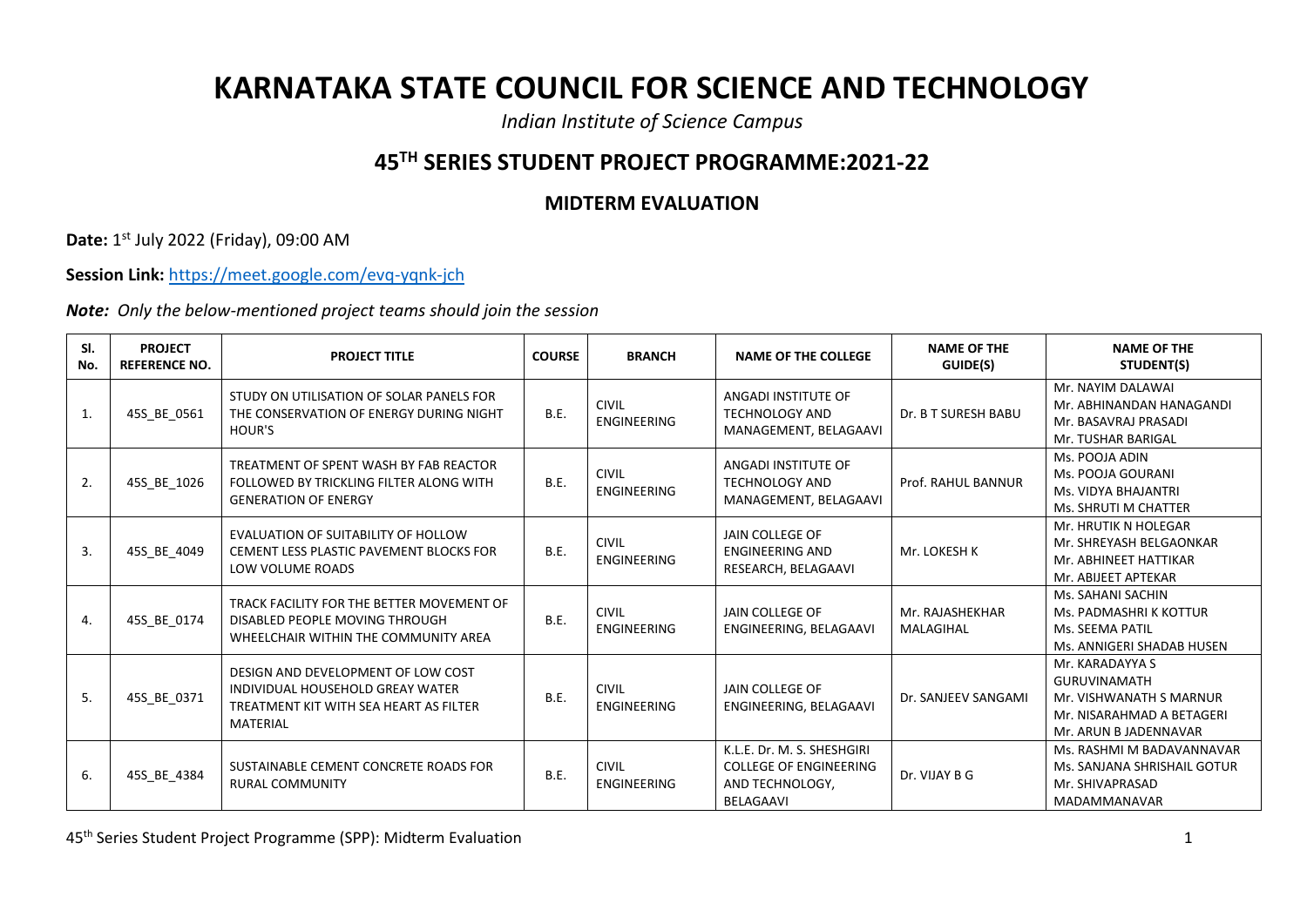|     |               |                                                                                                                                                       |        |                                     |                                                                                             |                                                                             | Mr. ANURADHA V KAMBLE                                                                       |
|-----|---------------|-------------------------------------------------------------------------------------------------------------------------------------------------------|--------|-------------------------------------|---------------------------------------------------------------------------------------------|-----------------------------------------------------------------------------|---------------------------------------------------------------------------------------------|
| 7.  | 45S_MTech_063 | SYNTHESIS AND CHARACTERIZATION OF TIO2<br>DOPED IRON-OXIDE NANOPARTICLES FOR THE<br>TREATMENT OF ANIONS AND METHYLENE BLUE<br>(MB) FROM THE EFFLUENT. | M.Tech | ENVIRONMENTAL<br><b>ENGINEERING</b> | K.L.E. Dr. M. S. SHESHGIRI<br><b>COLLEGE OF ENGINEERING</b><br>AND TECHNOLOGY,<br>BELAGAAVI | Prof. NAYANA P.<br><b>HOOLIKANTIMATH</b><br>Prof. SHIVALI K.<br>HEGGANNAVAR | Mr. AKBARHUSAIN S. BHATT<br>Ms. SHRUTI PRABHAKAR DESSAI                                     |
| 8.  | 45S_BE_0609   | AN EXPERIMENTAL STUDY ON RESIN BASED<br>CURED CONCRETE USING CORN STARCH AS A<br><b>ADMIXTURE</b>                                                     | B.E.   | <b>CIVIL</b><br>ENGINEERING         | K.L.E'S K.L.E. COLLEGE OF<br><b>ENGINEERING AND</b><br>TECHNOLOGY, CHIKKODI                 | Prof. VIVEK PATIL                                                           | Ms. ROOPA KAMADINNI<br>Ms. DIVYA PATIL<br>Ms. PRIYANKA GURAV<br>Ms. TEJASWINI KUNDARGI      |
| 9.  | 45S_BE_1923   | DRIP IRRIGATION USING IOT                                                                                                                             | B.E.   | <b>CIVIL</b><br><b>ENGINEERING</b>  | K.L.E'S K.L.E. COLLEGE OF<br><b>ENGINEERING AND</b><br>TECHNOLOGY, CHIKKODI                 | Mr. PRADEEPKUMAR M<br><b>HODLUR</b>                                         | Mr. BASAVARAJ LAXMAN GABBUR<br>Mr. SIDDARAM<br>Mr. AKASH<br>Mr. SIMON                       |
| 10. | 45S_BE_1973   | TREATMENT AND REUSE OF AUTOMOBILE<br>SERVICE STATION WASTE WATER                                                                                      | B.E.   | <b>CIVIL</b><br><b>ENGINEERING</b>  | K.L.E'S K.L.E. COLLEGE OF<br><b>ENGINEERING AND</b><br>TECHNOLOGY, CHIKKODI                 | Mr. SHANKARGOUDA B<br><b>PATIL</b>                                          | Mr. KARTIK PATTAR<br>Mr. ISMAIL NANNE<br>Mr. SOMASUNDAR MALI<br>Mr. UDAYAKUMAR BHAIRASHETTI |
| 11. | 45S_BE_2219   | PRE TREATMENT OF SALINE WATER                                                                                                                         | B.E.   | <b>CIVIL</b><br><b>ENGINEERING</b>  | K.L.E'S K.L.E. COLLEGE OF<br><b>ENGINEERING AND</b><br>TECHNOLOGY, CHIKKODI                 | Mr. SHANKARGOUDA<br><b>PATIL</b>                                            | Mr. RAVIPRAKASH DULANGE<br>Mr. ROHIT AKASHI<br>Mr. SOURAV KALADGI                           |
| 12. | 45S_BE_2248   | COMPARISON BETWEEN M20 & M40 GRADE OF<br><b>RETEMPERED CONCRETE</b>                                                                                   | B.E.   | <b>CIVIL</b><br><b>ENGINEERING</b>  | K.L.E'S K.L.E. COLLEGE OF<br><b>ENGINEERING AND</b><br>TECHNOLOGY, CHIKKODI                 | Prof. SUSHILKUMAR<br><b>BHAGATE</b>                                         | Mr. ADITYA KADAM<br>Mr. PRATHAMESH KHOT<br>Mr. AJINKYA R KADAM<br>Mr. ZAKIYA SAYYAD         |
| 13. | 45S_BE_0525   | EXPERIMENTAL INVESTIGATION ON THE<br>DURABILITY CHARACTERISTICS OF HIGH VOLUME<br>FLY ASH CONCRETE WITH NYLON FIBERS                                  | B.E.   | <b>CIVIL</b><br><b>ENGINEERING</b>  | K.L.S. GOGTE INSTITUTE OF<br>TECHNOLOGY, UDYAMBAG,<br><b>BELAGAAVI</b>                      | Mr. K P THEJASWI<br>Dr. G. S. MANJUNATH                                     | Mr. RAVI BHAVI<br>Mr. SAKSHAT CHARANTIMATH<br>Mr. ABHISHEK JYOTI<br>Mr. NEELESH GOUNDADKAR  |
| 14. | 45S_BE_2937   | DETECTION OF LEACHATE AND SALT<br>CONTAMINATION IN SOIL USING ELECTRICAL<br><b>RESISTIVITY METHOD</b>                                                 | B.E.   | <b>CIVIL</b><br><b>ENGINEERING</b>  | K.L.S. GOGTE INSTITUTE OF<br>TECHNOLOGY, UDYAMBAG,<br><b>BELAGAAVI</b>                      | Mr. VIKAS GINGINE                                                           | Mr. SURAJ R CHOUGULE<br>Mr. AKHIL V ANTIN<br>Mr. SACHIN DAYAPPANAVAR<br>Mr. RAJESH KAVALOOR |
| 15. | 45S_BE_2023   | A STUDY ON LOW COST RIGID PAVEMENT USING<br>HYPOSLUDGE WASTE FROM PAPER INDUSTRY                                                                      | B.E.   | <b>CIVIL</b><br>ENGINEERING         | S.G. BALEKUNDRI<br><b>INSTITUTE OF</b><br>TECHNOLOGY, BELAGAAVI                             | Dr. V. M. DEVAPPA                                                           | Ms. ASHWINI N. MUSALI<br>MS. HARSHITA BY L<br>Ms. RENUKA BAGALAKOT<br>Mr. SACHIN KOLAKAR    |
| 16. | 45S BE 3108   | AN APPROACH TO REDUCE CARBON FOOTPRINT<br>BY USING NON-BIODEGRADEBALE PET BOTTLES<br>AS AN ALTERNATIVE MATERIAL IN MASONARY<br>UNITS.                 | B.E.   | <b>CIVIL</b><br><b>ENGINEERING</b>  | S.G. BALEKUNDRI<br><b>INSTITUTE OF</b><br>TECHNOLOGY, BELAGAAVI                             | Mr. DEEPAK PATIL<br>Ms. JYOTI PATIL                                         | Mr. AKASH HOSAMANI<br>Ms. ATUFA S SAYED<br>Ms. DIVYA C PUJAR<br>Ms. FIRDOUSNAAZ M MULLA     |